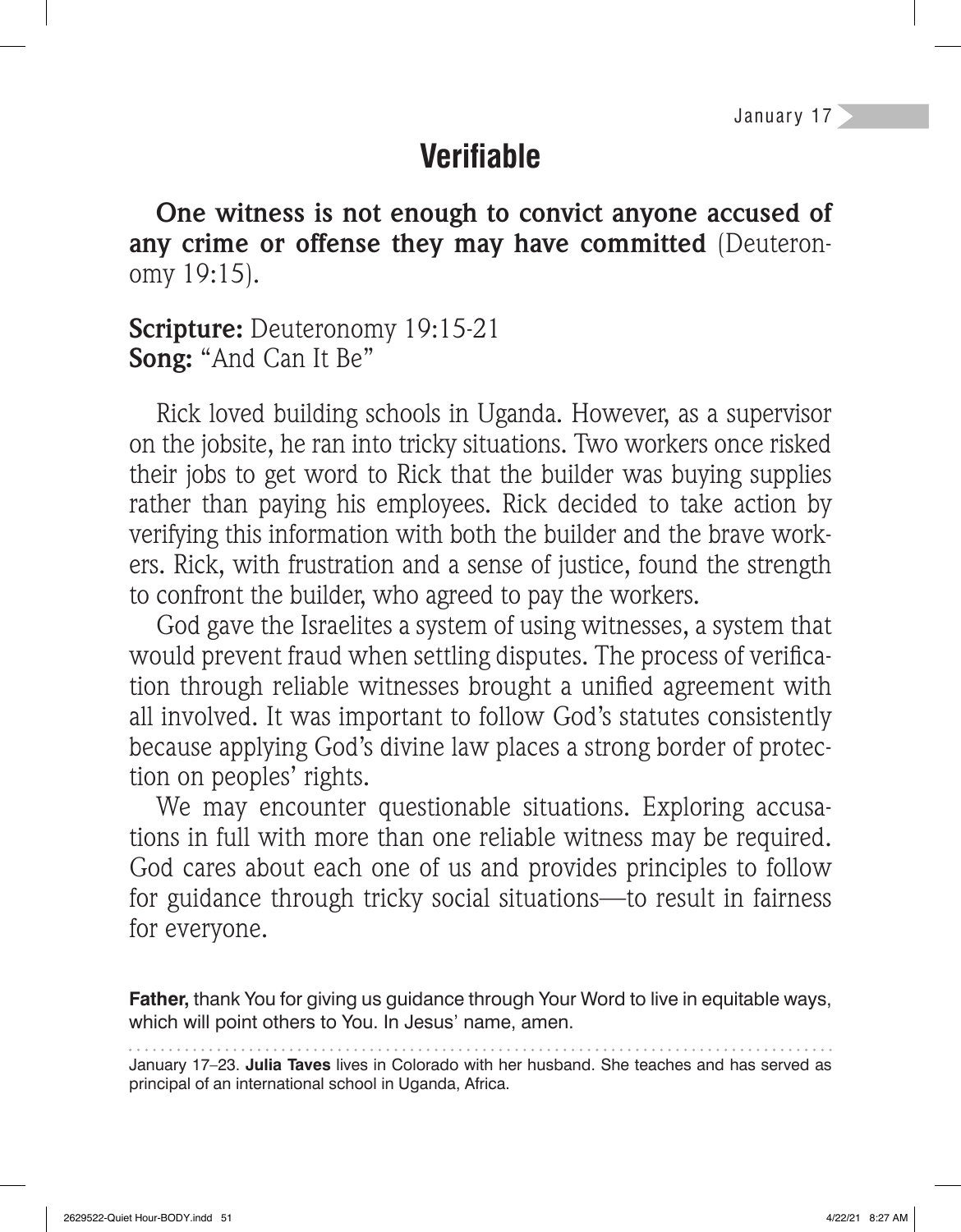## **Secret Sin Revealed**

**"Where two or three gather in my name, there am I with them"** (Matthew 18:20).

**Scripture:** Matthew 18:15-20 **Song:** "Whiter than Snow"

We all make mistakes, but this was no small thing. A professing Christian had secretly embezzled funds from investors in the church body. Eventually the whole thing was uncovered and brought out into the light. With no confession after confronting the offender some of the victims gathered to pray and then went to the offender in hopes of his restoration. God was in their midst as the brother listened and repented, realizing that only by God's grace could he be forgiven.

God's promise for believers who gather together in pursuit of correcting a wayward brother is clear. The intention of these directives is for cleansing and unity in the body of Christ. When God is in our midst, His righteousness prevails and we can pray in confidence with others for the Holy Spirit to intervene in the hearts and minds of those going through the discipline.

We are privileged to gather, pray, seek truth, trust, and forgive. When believers meet together in Jesus' name, He is in our midst. We get to see a powerful God do amazing things we could never imagine. We can be joyful knowing that Jesus died in our place and paid the price for our sin so all of us can receive forgiveness and reconciliation.

Father, thank You for the Holy Spirit's intervention and Jesus' sacrifice to cleanse us. We know—and want—the power that comes from You as we pray together with others. In Jesus' name, amen.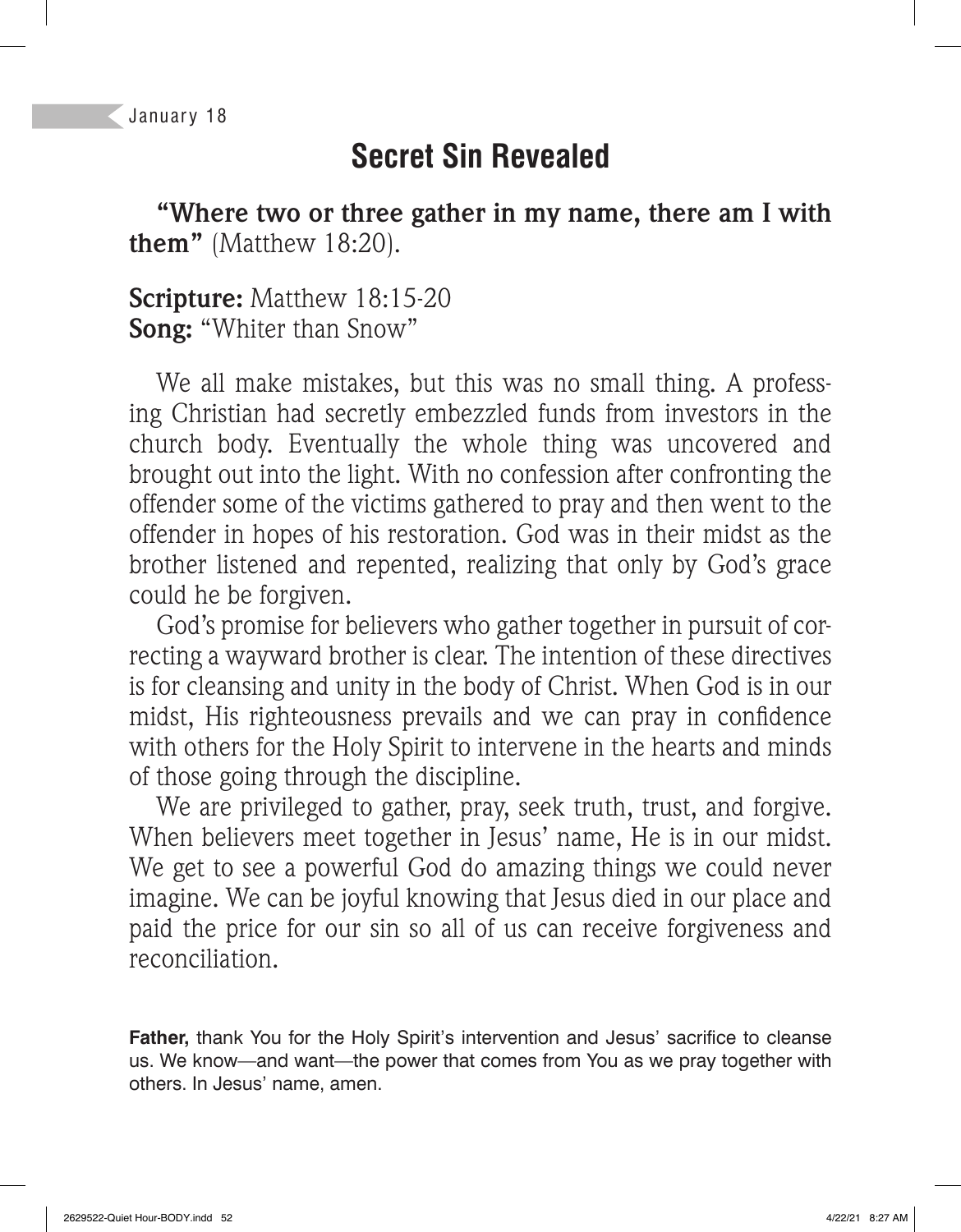## **One More Time**

**Peter . . . asked, "Lord, how many times shall I forgive my brother or sister who sins against me? Up to seven times?"**  (Matthew 18:21).

**Scripture:** Matthew 18:21-35 **Song:** "His Mercy Is More"

Charlie bounced up and down as his tail wagged excitedly. Josh was late getting home for the third day in a row, but Charlie didn't seem to notice. Josh's face was a slobbery mess when Charlie finally settled down. Josh thought, *I don't deserve all this love from Charlie. He must be hungry and tired from being cooped up in his kennel all day. Yet he seems to forget about any injustice the minute he sees me. It's like he has "injustice amnesia."*

Peter came to Jesus concerning offenses and forgiveness. Jesus explained through a parable, directing Peter (and us) to forgive without keeping track. Since Jesus paid our debt in full, our sins are forgiven and the accounts are forgotten. He does not deal with us in the way we deserve (Romans 5:8). His mercy to forgive our sin is unending. In understanding what Jesus did for us, we should do for others likewise.

Forgiveness and love of others involves compassion, especially when an injustice has taken place or something is owed. When we choose to show mercy and forgive as Jesus does, every account of wrong is forgotten. Having that kind of "amnesia" may cause you to bounce up and down with joy, like Charlie!

**Father,** thank You for Your forgiveness and mercy as You paid my debt once and for all. Help me show others this love daily. In Jesus' name, amen.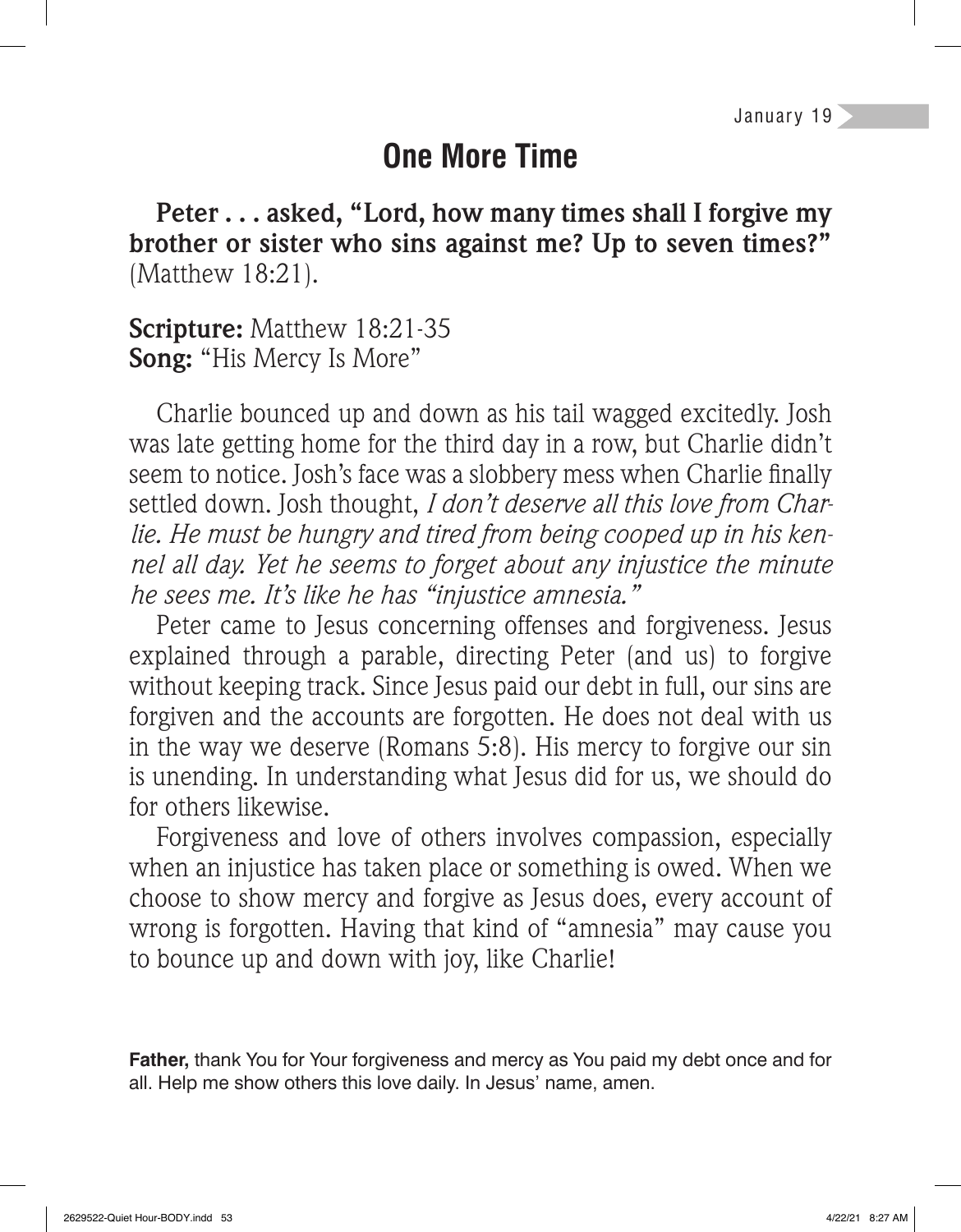# **Help Wanted**

**"You and these people who come to you will only wear yourselves out. The work is too heavy for you; you cannot handle it alone"** (Exodus 18:18).

**Scripture:** Exodus 18:13-26 **Song:** "Turn Your Eyes upon Jesus"

Being the principal of an international school was both rewarding and exhausting. Giving a listening ear to a child telling about a playground experience, to a parent worried about his child's spiritual well-being, or to a teacher's concern about a student's progress consumed each day. I needed more hours in the day for the pile of work that sat untouched. Seeing my dilemma, a colleague asked, "How can I help?" Those four words brought relief.

Moses sat as judge with a line of people waiting to bring their troubles. When Moses took his father-in-law's advice to select other capable men to help, things improved. None of them knew all the answers, but they would be representatives to direct the people to God—as He is the ultimate authority and judge. This lightened Moses' load and allowed others to come alongside and serve also.

Like Moses, we can get overwhelmed when trying to lead or counsel others on our own. Even though we are capable, it is good to ask for help. God calls us to delegate the work to able believers who trust Him as the ultimate source in giving wisdom. Allowing others to come alongside gives them encouragement and lightens our load. It's a win-win scenario.

**Father,** thank You for giving wisdom and the help of believers when leading others. In Jesus' name, amen.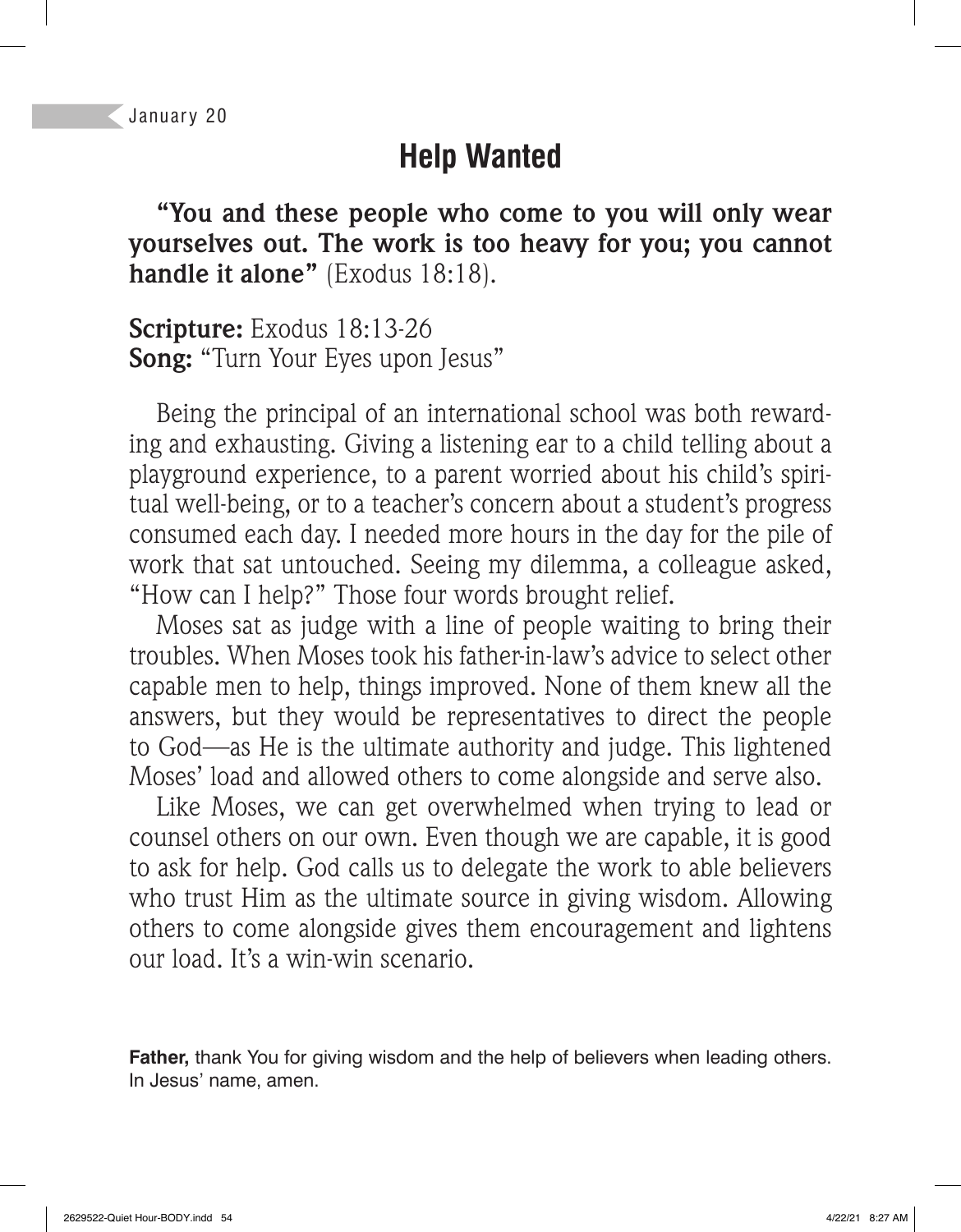# **A Useful Voice**

**Each of you must put off falsehood and speak truthfully to your neighbor, for we are all members of one body** (Ephesians 4:25).

**Scripture:** Ephesians 4:25-32 **Song:** "I Heard the Voice of Jesus Say"

The year was 1960; the place was Mississippi in an all-white school. At age 6, Ruby Bridges, a young African American, passed the exam to attend William Frantz Elementary School. Racist remarks came from the riled-up crowd as she was escorted by federal marshals into the school. Ruby remained calm, keeping her eyes forward. It would become common for her to speak a prayer when coming and going, asking God to forgive the people who said bad things. Eventually, all races sat in the classroom together.

Paul encourages believers to live a life of unity with our neighbors. This involves proclaiming truth and encouragement, both to edify others and so they can see God's goodness. At the end of the day, slander, bias, and bitterness should not have any place in the life of a believer. Just as Christ showed compassion and forgiveness, so believers are to choose these actions also.

We can be inspired when we see examples of people such as Ruby Bridges, who exemplified Paul's affirmation to be kind—even in the face of slanderous words. Jesus himself also spoke about God's truth and forgiveness while being slandered on the cross (Luke 23:34). Every new day is an opportunity for us to speak what is helpful to all God's children.

**Father,** help us to speak out of love and kindness to all our neighbors, so they will see Your goodness and hear Your voice of truth. In Jesus' name, amen.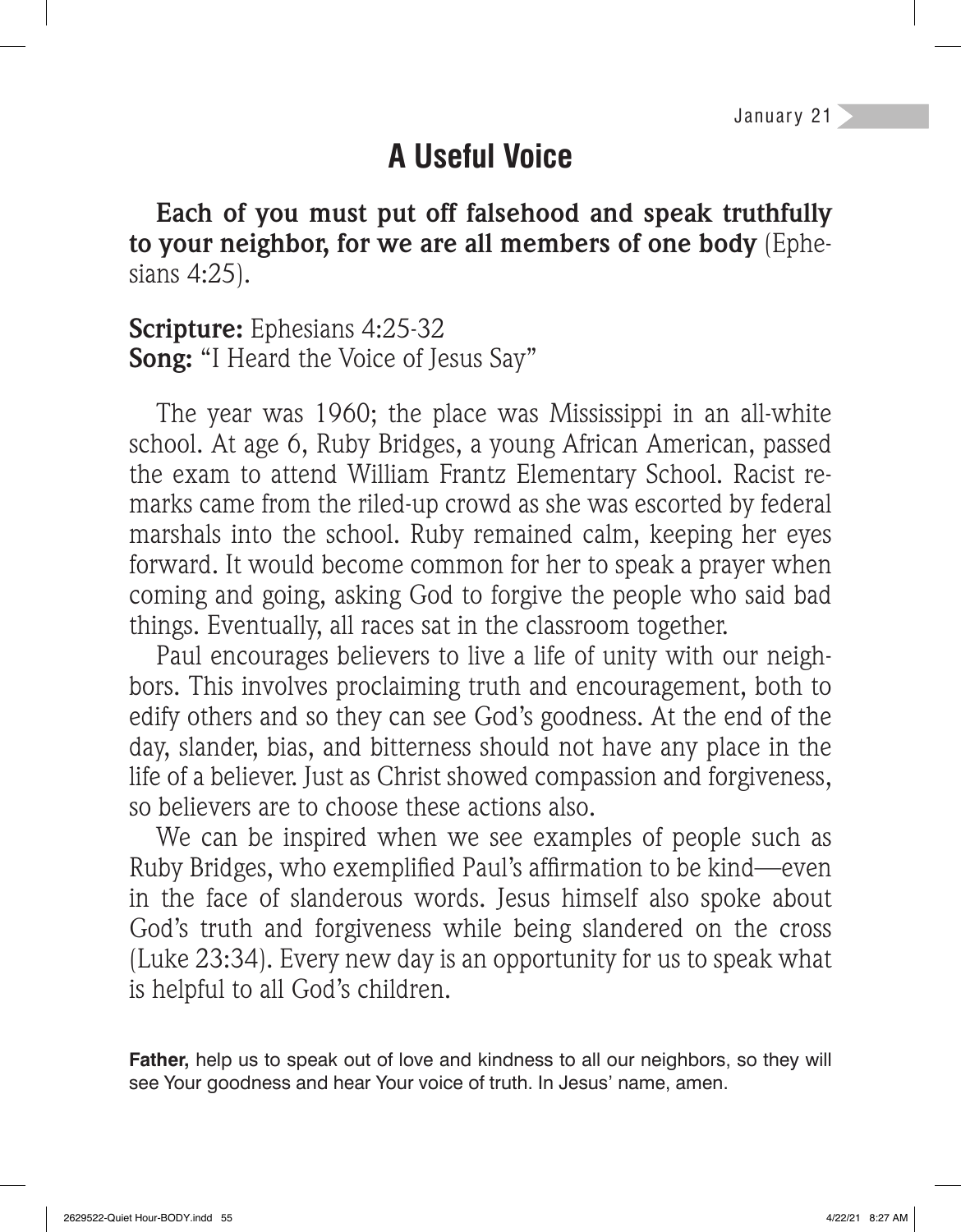# **Loving Others**

**You are to love those who are foreigners, for you your**selves were foreigners in Egypt (Deuteronomy 10:19).

#### **Scripture:** Deuteronomy 10:14-22 **Song:** "Amazing Grace"

A plethora of refugees come flooding in day and night—all kinds of backgrounds, races, and beliefs looking for similar hope. Stories of abandonment are heard as each one coming into a strange land is looking for a way to survive. Shelah and Jade see this daily as they facilitate Refuge and Hope, which is a non-government organization in Africa assisting refugees with adjustment into their new lives. The work is not done out of duty, but out of love for God. They want to bring this grace and hope to others daily.

God speaks in Deuteronomy about the heart of the Israelites being so genuine in relationship with Him that it spills out onto people who are refugees, or foreigners. The Israelites, who were once aliens themselves in Egypt, were not to show partiality or pride in the way they treated outsiders.

We can be encouraged to serve God and others wholeheartedly, no matter where they come from or their backgrounds. It is great to know we have a mighty God who shows no partiality. After all, we were lost and alone without God, yet He showed us grace and acceptance. What wonders we may see when we hold fast to serving God and others with a humble and sincere heart of gratitude for what God did for us!

**Father,** You are awesome and mighty, full of grace! May we love others wholeheartedly and sincerely, remembering the great things You have done. In Jesus' name, amen.